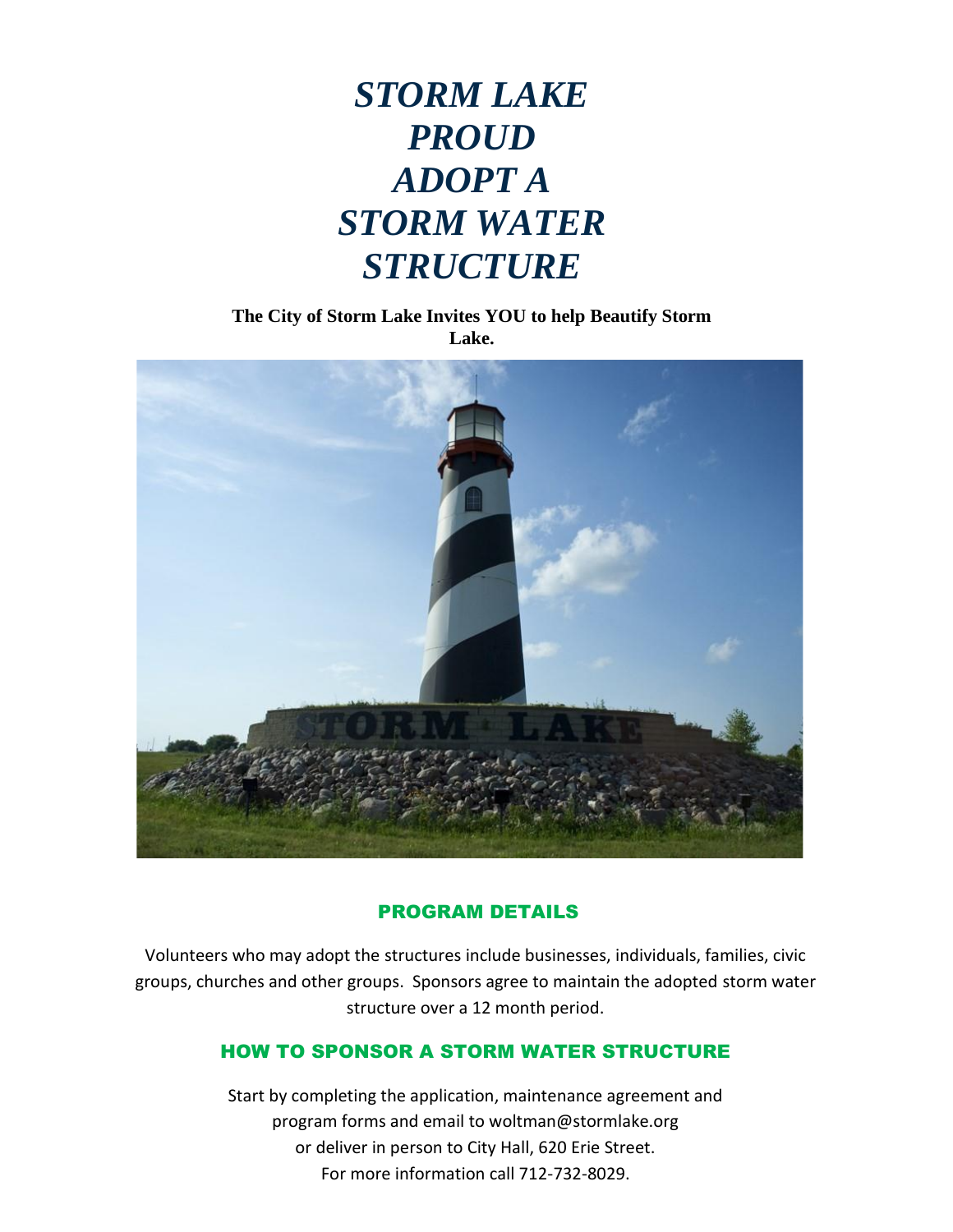# Adopt a Storm Water Structure Program



#### What is the purpose?

Being Storm Lake Proud encourages public involvement in the enhancement of storm water structures in and around town. The Adopt-A-Storm-Water-Structure program is a volunteerbased activity where area volunteer groups "adopt" and maintain designated storm water structures. Being Storm Lake Proud is not one day, one week, one month or one event. Being Storm Lake Proud is a magnificent lifestyle!



#### Program guidelines

- The storm water structure should be adopted for a 12 month period.
- Adopters may be an individual or group. However, groups must identifyy a single point of contact to work directly with City staff.
- Planting is restricted to only those areas assigned to the applicant or group.

#### Volunteer responsibilities

- Remove and dispose of litter and weeds.
- Notify City staff of hazardous conditions, problems, or concerns.
- Visit the site frequently to ensure a clean and healthy environment.
- Provide names of all individuals who will be working on the structure.

### City responsibilities

- Provide signage to acknowledge adoption if the adopter so desires.
- Contact the adopter or point of contact in the event City staff deems the planter to be neglected or unsightly.
- Winter/Spring preparation of the storm water structures.

#### Additional guidelines

The Adopt a Storm Water Structure application and agreement shall contain the names of any individuals who would assist the structure sponsor in maintenance activities during the 12 month commitment. The structure sponsor must supply City staff with updated information should changes in contact information or volunteers occur. The adopter or adopting group is responsible for the safety and well-being of volunteers at all times.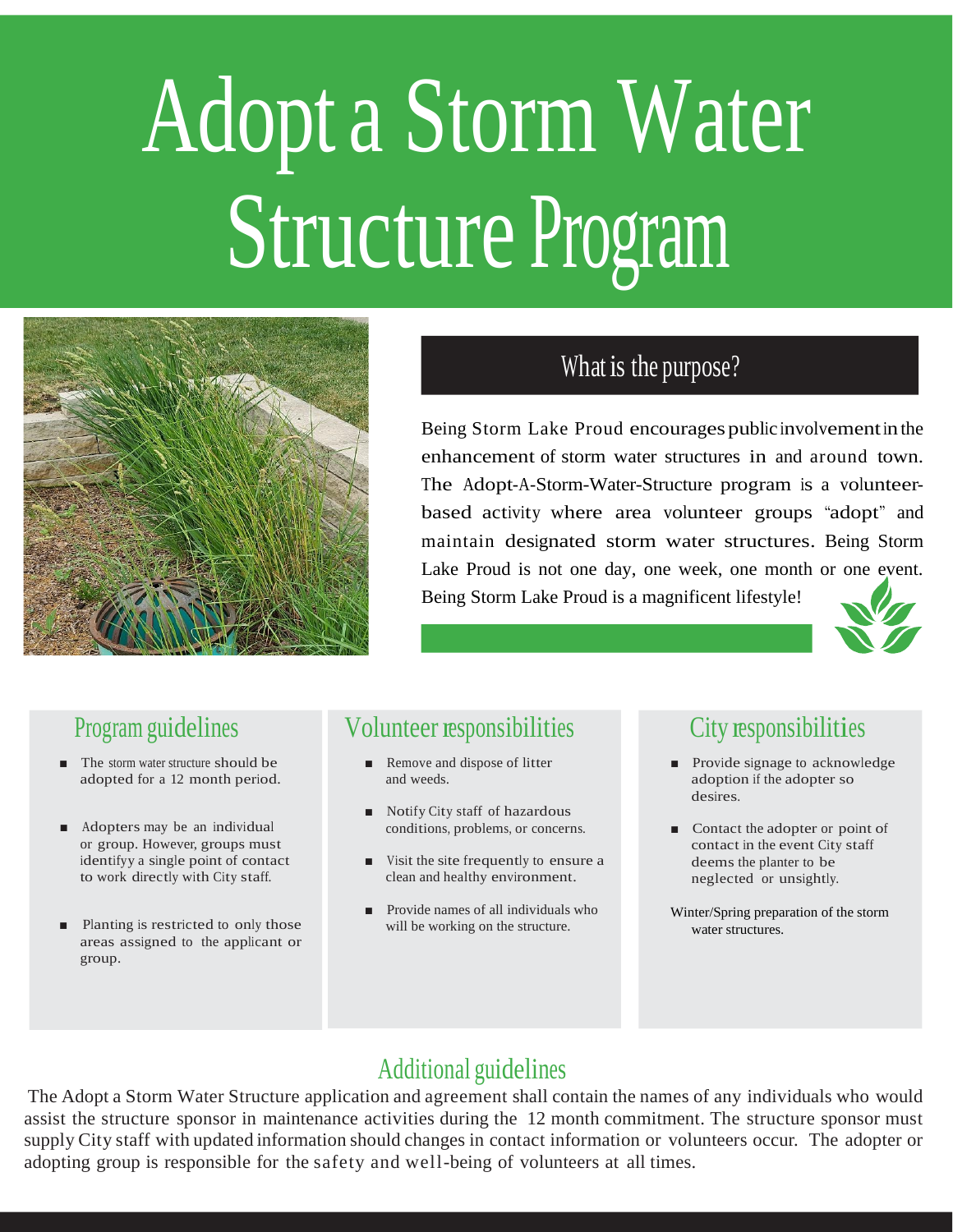# STORM WATER STRUCTURE AGREEMENT

Date:

Storm Water Structure location:

To enhance the environment and the appearance of the City of Storm Lake,

requests permission to become a Storm Water Structure Sponsor and participate in the Adopt a Storm Water Structure program. By this agreement between the City of Storm Lake and \_\_\_\_\_\_ asthe Storm Water Structure Sponsor, the right to maintain a Storm Water Structure is granted as described below:

- 1. Structure will be maintained under and in accordance with the City of Storm Lake's Adopt A Storm Water Structure conditions attached to this agreement and incorporated herein by reference.
- 2. The Structure Sponsor shall abide by all regulations relating to the maintenance, safety, and all other conditions asrequired by the City regulations for the Adopt A Storm Water Structure program.
- 3. It is expressly stipulated that this agreement is a license for permissive use only.
- 4. The Sponsor will, at all times, assume all risk relating to, and indemnify, defend and hold harmless City of Storm Lake, its Council, agents, employees and representatives against any and all claims, lawsuits, losses, damages, responsibility, liability, attorney's fees, costs and expenses arising from, allegedly arising from or related to, the exercise or attempted exercise by the Sponsor, its employees, agents, contractors and representatives, of the Sponsor's obligations, rights and privileges in this agreement. This paragraph shall survive termination of this agent.
- 5. The Sponsor agreesthat City of Storm Lake may terminate this agreement at any time the Sponsor does not comply with the conditions in this agreement or at any time the City determines the work is unsafe or causes a conflict with traffic. The City of Storm Lake reservesthe right to revise or discontinue this program at any time.
- 6. As to all relationships with the City of Storm Lake, the Sponsor and all persons performing work under this agreement shall at all times and for all purposes be independent contractors and not employees. The Planter Sponsor performing work under this agreement shall have no claim to workers' compensation or other employee rights or privileges granted to City of Storm Lake employees by operation of law or by City of Storm Lake.